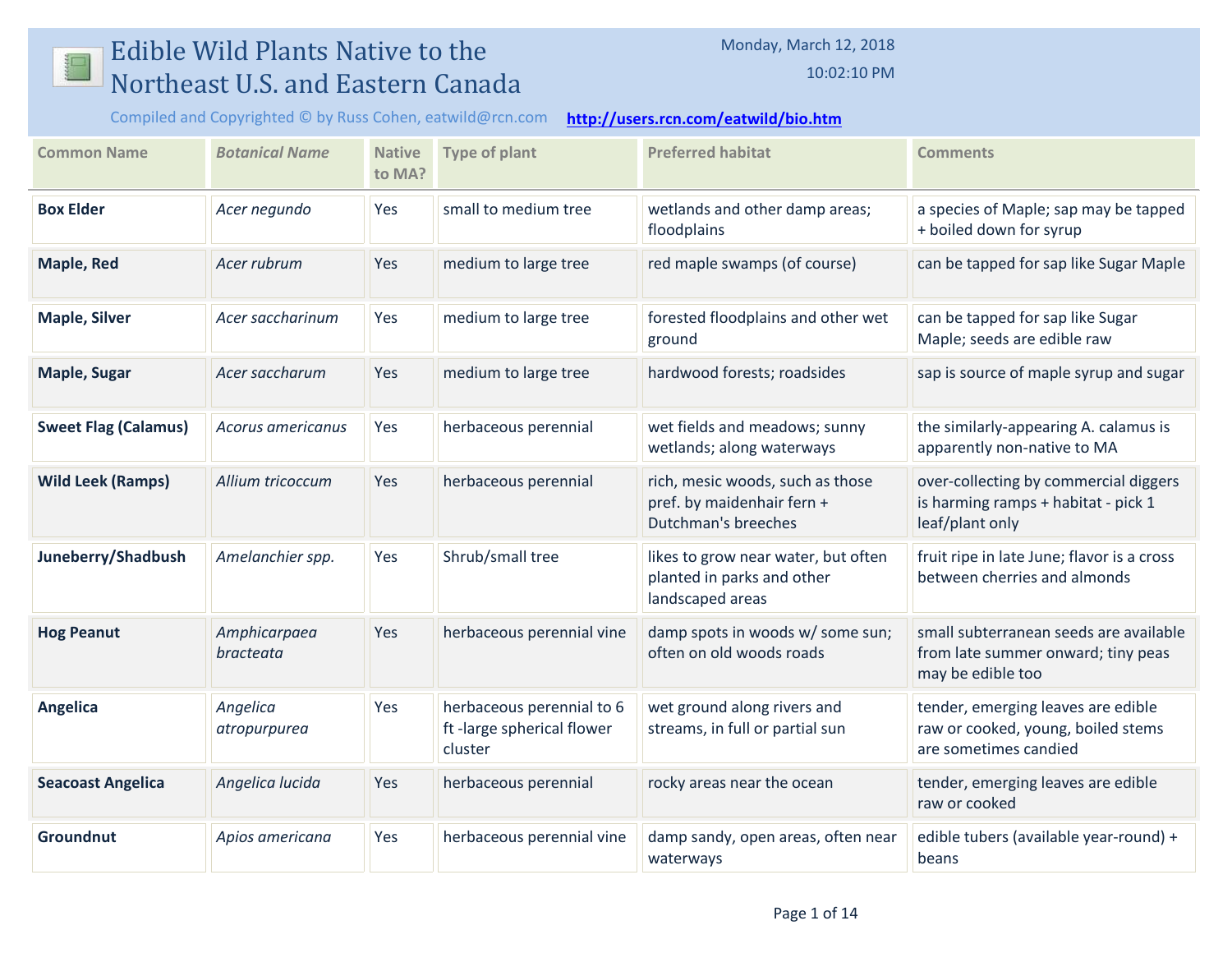| <b>Common Name</b>                       | <b>Botanical Name</b>                         | <b>Native</b><br>to MA? | <b>Type of plant</b>                        | <b>Preferred habitat</b>                                                               | <b>Comments</b>                                                                                            |
|------------------------------------------|-----------------------------------------------|-------------------------|---------------------------------------------|----------------------------------------------------------------------------------------|------------------------------------------------------------------------------------------------------------|
| Spikenard, American                      | Aralia racemosa                               | Yes                     | herbaceous perennial                        | rich, often rocky, deciduous forests,<br>growing on moist soils                        | ripe berries are edible, and aromatic<br>roots can be used to make a root beer-<br>like beverage           |
| Silverweed, Saltmarsh                    | Argentina<br>(Potentilla) egedii              | Yes                     | herbaceous perennial                        | salt marshes - a closely-related<br>species (A. anserina) may grow<br>elsewhere        | starchy root is edible - leaves may be<br>used for tea                                                     |
| <b>Chokeberry, Black</b>                 | Aronia melanocarpa                            | Yes                     | small shrub                                 | sunny, usually (but not always)<br>damp soil; can tolerate rocky, acidic<br>conditions | at its best, its flavor only tolerable as a<br>raw fruit, but flavor is improved by<br>cooking/sweetening  |
| <b>Wild Ginger*</b> (see<br><b>NOTE)</b> | Asarum<br>canadense*(see<br>NOTE)             | Yes                     | herbaceous perennial                        | rich, mesic woods, such as those<br>pref. by maidenhair fern +<br>Dutchman's breeches  | *NOTE: while the plant's roots give off<br>a gingery aroma, the plant has<br>carcinogens so eat sparingly  |
| <b>Milkweed, Common</b>                  | Asclepias syriaca                             | Yes                     | herbaceous perennial                        | old fields; field edges; roadsides                                                     | plant has at least four parts that are<br>edible after boiling 7 minutes                                   |
| Pawpaw                                   | Asimina triloba                               | $No*$                   | small tree (to 20 ft.)                      | understory tree in rich woods                                                          | non-native to MA - Native to Zone 7+,<br>but will grow in sheltered<br>microclimates to Zone 5             |
| Orache                                   | Atriplex spp.                                 | Yes*                    | annual herb                                 | Grows at/just above the "wrack"<br>(high tide) line                                    | A. patula is non-native to MA; A.<br>cristata and littoralis are native; young<br>leaves are edible        |
| <b>Yellow Birch</b>                      | Betula<br>alleghaniensis                      | Yes                     | medium to large tree                        | hardwood forests                                                                       | peeled twigs used for tea - sap can be<br>drunk or boiled down to a molasses-<br>like syrup                |
| <b>Black Birch</b>                       | Betula lenta                                  | Yes                     | medium to large tree                        | pioneer species for cleared areas<br>and regenerating forest                           | peeled twigs used for tea - sap can be<br>drunk or boiled down to a molasses-<br>like syrup                |
| <b>Alpine Bistort</b>                    | Bistorta vivipara<br>(Polygonum<br>viviparum) | <b>No</b>               | herbaceous perennial                        | mountain summits and open rocky<br>cold areas                                          | Only occurs in colder microclimates in<br>northern New England + further<br>north - "rare" status in ME+NH |
| <b>Sea Rocket</b>                        | Cakile edentula                               | Yes                     | low-growing, herbaceous,<br>succulent plant | on beaches, between the wrack line<br>and the dune                                     | leaves of this mustard family plant<br>have a sharp, wasabi-like flavor - pick<br>a few leaves/plant only  |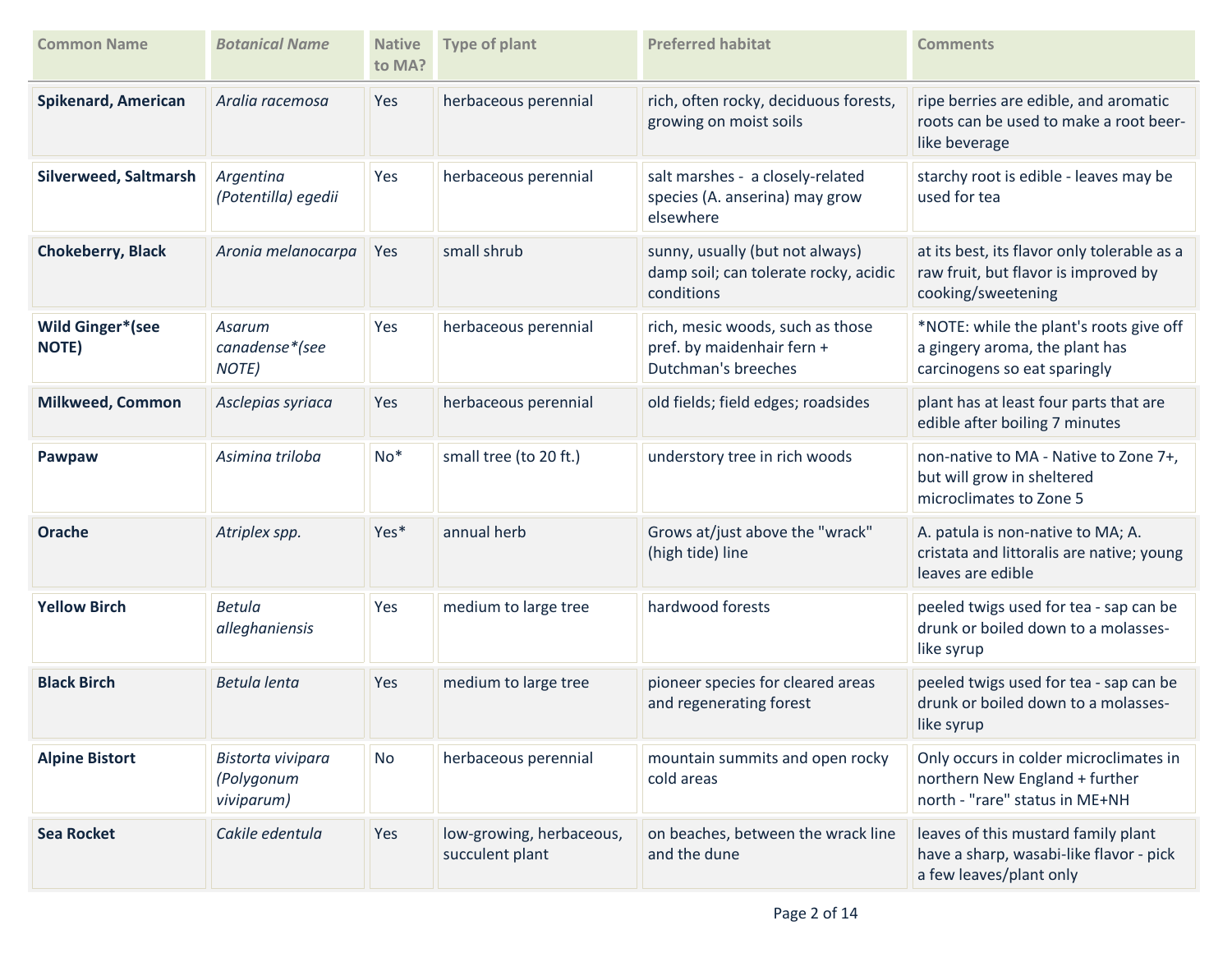| <b>Common Name</b>                 | <b>Botanical Name</b>                     | <b>Native</b><br>to MA? | <b>Type of plant</b>                                     | <b>Preferred habitat</b>                                                               | <b>Comments</b>                                                                                            |
|------------------------------------|-------------------------------------------|-------------------------|----------------------------------------------------------|----------------------------------------------------------------------------------------|------------------------------------------------------------------------------------------------------------|
| <b>Marsh Marigold</b><br>(Cowslip) | Caltha palustris                          | Yes                     | herbaceous perennial -<br>spring ephemeral<br>wildflower | wooded swamps, usually near small<br>streams                                           | young leaves harvested sparingly<br>before the plants bloom are edible<br>after boiling                    |
| <b>Toothwort</b>                   | Cardamine<br>(Dentaria) spp.              | Yes                     | herbaceous perennial -<br>spring ephemeral<br>wildflower | understory plant in rich woods                                                         | root has horseradish flavor - be careful<br>not to disturb listed (protected)<br>species in the genus      |
| Pennsylvania bitter-<br>cress      | Cardamine<br>pensylvanica                 | Yes                     | herbaceous annual or<br>biennial                         | wetlands, muddy river/lake/pond<br>banks                                               | raw and briefly cooked plant taste<br>somewhat like Horseradish (a relative)                               |
| <b>Pignut Hickory</b>              | Carya glabra                              | Yes                     | medium to large tree                                     | woods and woods/field edges;<br>more common in southern New<br>England                 | ripe nuts are edible + usually have a<br>nice flavor; C. ovata nuts are more<br>reliably larger + tastier  |
| <b>Hickory, Shagbark</b>           | Carya ovata                               | Yes                     | medium to large tree                                     | roadsides, field edges, hardwood<br>forests                                            | best trees for foraging are in the open<br>+ get lots of sun - nuts ripen in late<br>Sep. through mid Oct. |
| <b>Chestnut, American</b>          | Castanea dentata                          | Yes                     | small to medium tree<br>(before blight hits them)        | hardwood forests; field edges;<br>roadsides                                            | trees > 20 feet tall in good sunlight can<br>produce viable nuts before blight hits                        |
| <b>New Jersey Tea</b>              | Ceanothus<br>americanus                   | Yes                     | herb                                                     | fields and field and road edges                                                        | leaves used for tea - roots host<br>symbiotic bacteria that can fix<br>nitrogen for plant uptake           |
| <b>Hackberry</b>                   | Celtis occidentalis                       | Yes                     | medium-sized tree                                        | damp areas with some good sun<br>exposure; will grow near water,<br>including seacoast | both thin-fleshed fruit and starchy<br>seed are edible                                                     |
| <b>Redbud</b>                      | Cercis canadensis                         | <b>No</b>               | small tree (to 15 feet)                                  | understory tree in limey or fertile<br>soil                                            | not native to MA - Found only in SW<br>N.E. + further south, but will grow to<br>Zone 5                    |
| <b>Bunchberry</b>                  | Chamaepericlymenu<br>m canadense          | Yes                     | ground cover about 5-6"<br>high                          | northern and otherwise cooler<br>woodlands; likes some sun                             | red berries are almost tasteless but<br>edible                                                             |
| <b>Fireweed</b>                    | Chamerion<br>(Epilobium)<br>angustifolium | Yes                     | herbaceous perennial                                     | pioneer species following fires or<br>clearcuts - like cool climate                    | young shoots and pith in older stems<br>are edible                                                         |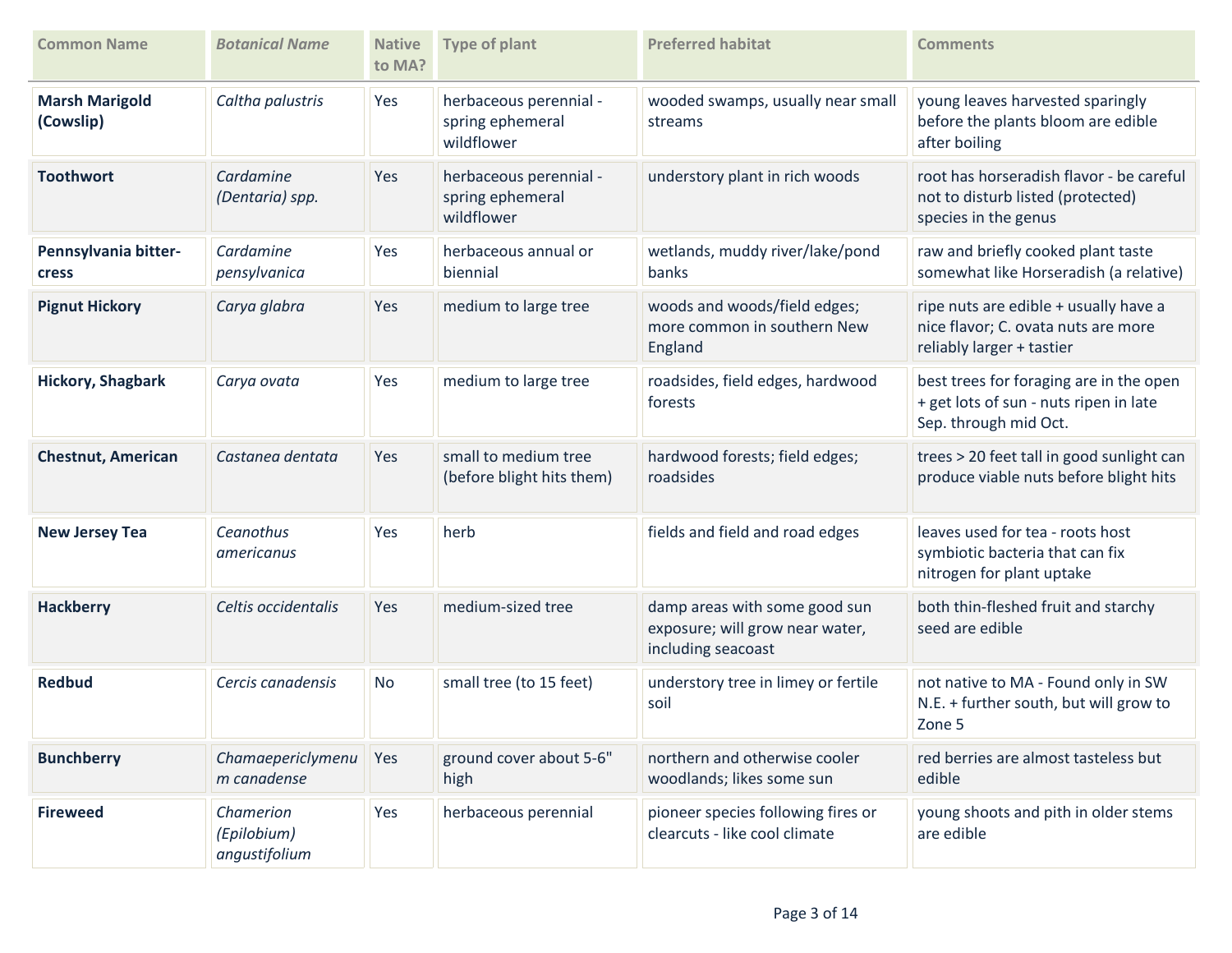| <b>Common Name</b>                                       | <b>Botanical Name</b>                | <b>Native</b><br>to MA? | <b>Type of plant</b>                                     | <b>Preferred habitat</b>                                                               | <b>Comments</b>                                                                                            |
|----------------------------------------------------------|--------------------------------------|-------------------------|----------------------------------------------------------|----------------------------------------------------------------------------------------|------------------------------------------------------------------------------------------------------------|
| <b>Strawberry-Blite</b>                                  | Chenopodium<br>capitatum             | <b>No</b>               | annual                                                   | rocky areas, esp. near the ocean                                                       | more likely to be spotted in northern<br>New England and further northward                                 |
| <b>Spring Beauty</b>                                     | Claytonia virginica<br>+ caroliniana | Yes*                    | herbaceous perennial -<br>spring ephemeral<br>wildflower | rich woods and wooded<br>floodplains - generally not found in<br>acidic soils          | *C. virginica listed as endangered in<br>MA - edible tubers ("fairy spuds") and<br>foliage                 |
| <b>Clintonia (Corn Lily or</b><br><b>Blue Bead Lily)</b> | Clintonia borealis                   | Yes                     | herbaceous perennial<br>ground cover                     | common in acidic woodlands in N.<br>NE and cool woods further S                        | young (to 3") leaves are edible and<br>taste like cucumber                                                 |
| <b>Sweet Fern</b>                                        | Comptonia<br>peregrina               | Yes                     | Small shrub                                              | open areas; sandy/gravelly soil                                                        | leaves used for tea; small seeds are<br>edible too - roots host symbiotic<br>bacteria that fix nitrogen    |
| <b>Hazelnut, Common</b>                                  | Corylus americana                    | Yes                     | shrub                                                    | old fields, clearings, roadsides,<br>often under power lines                           | nuts are ripe the second week of<br>September                                                              |
| Hazelnut, Beaked                                         | Corylus cornuta                      | Yes                     | shrub                                                    | old fields, clearings, roadsides,<br>often under power lines                           | overlaps with but tends to range<br>further north than C. americana                                        |
| <b>Hawthorn</b>                                          | Crataegus spp.                       | Yes*                    | medium to large shrub                                    | old fields and field edges                                                             | fruits are red when ripe and vary in<br>size and flavor                                                    |
| Persimmon                                                | Diospyros virginiana                 | $No*$                   | medium-sized tree                                        | old fields                                                                             | non-native to MA - Native to Zone 7+<br>but will grow in lower-numbered<br>zones in suitable microclimates |
| <b>Black Crowberry</b>                                   | Empetrum nigrum                      | $No*$                   | low-growing perennial                                    | found on exposed mountain tops<br>and ridges - higher elevations in<br>northern N.E.   | small fruit is edible but not particularly<br>yummy                                                        |
| <b>Trailing Arbutus</b><br>(Mayflower)                   | Epigaea repens                       | Yes                     | prostrate plant                                          | openings in acidic woodlands;<br>sloping sides of<br>paths+woodsroads - likes some sun | edible part are the spicy-scented<br>flowers, which are the state flower of<br>MA                          |
| <b>Trout Lily, Dogtooth</b><br><b>Violet</b>             | Erythronium<br>americanum            | Yes                     | herbaceous perennial -<br>spring ephemeral<br>wildflower | rich woods; wooded floodplains;<br>woods with rich humus layer                         | cooked bulbs are edible; raw plant is<br>reputedly nausea-inducing if you eat<br>too much                  |
| <b>Beech</b>                                             | Fagus grandifolia                    | Yes                     | medium to large tree                                     | often found in hardwood forests                                                        | nuts ripen in September; best trees for<br>foraging grow in the open                                       |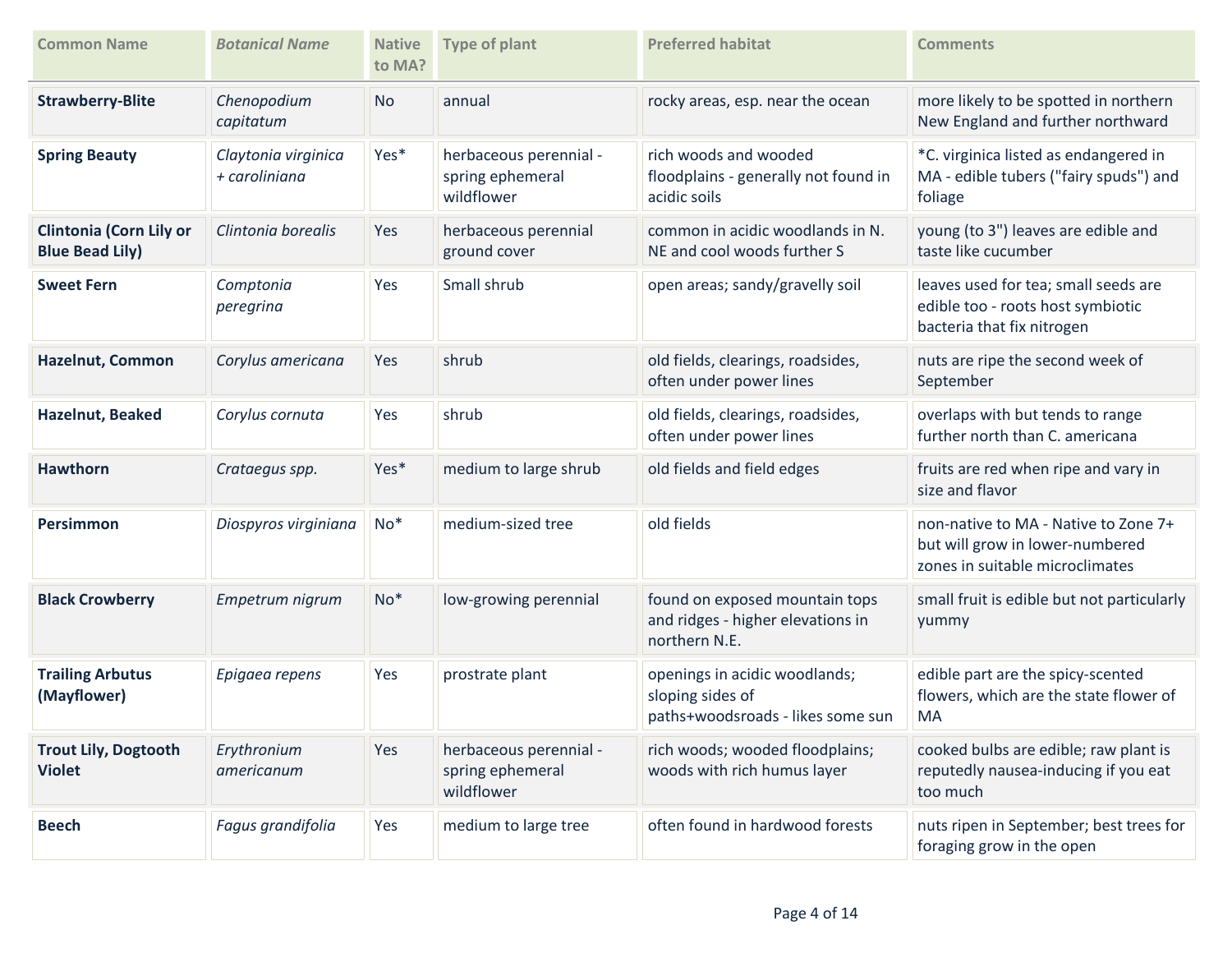| <b>Common Name</b>                         | <b>Botanical Name</b>          | <b>Native</b><br>to MA? | <b>Type of plant</b>         | <b>Preferred habitat</b>                                                               | <b>Comments</b>                                                                                            |
|--------------------------------------------|--------------------------------|-------------------------|------------------------------|----------------------------------------------------------------------------------------|------------------------------------------------------------------------------------------------------------|
| <b>Wild Strawberry</b>                     | Fragaria vesca                 | Yes                     | herbaceous perennial         | dappled sunlight along woods roads<br>and woodland clearings                           | small but tasty fruit; seeds stick out<br>(on F. virginiana, seeds are indented<br>into the fruit)         |
| <b>Wild Strawberry</b>                     | Fragaria virginiana            | Yes                     | herb to 4" high              | old fields; mowed areas; roadsides                                                     | the fruit are small nut delectable;<br>species likes cooler climate                                        |
| <b>Creeping Snowberry</b>                  | Gaultheria hispidula           | Yes                     | prostrate, diminutive vine - | cool, partial-to-full sun spots - often<br>on old tree stumps                          | white berries the same size and flavor<br>of wintergreen "Tic-Tacs"                                        |
| Wintergreen                                | Gaultheria<br>procumbens       | Yes                     | perennial to 5" high         | ground cover in acidic woodlands -<br>can tolerate sun                                 | leaves used for tea - berries also<br>edible (though not very sweet)                                       |
| <b>Huckleberry, Black</b>                  | Gaylussacia baccata            | Yes                     | small shrub (to 3' tall)     | acidic woodlands and clearings<br>common understory plant in oak<br>forests            | black fruit ripens a bit later than<br>blueberries                                                         |
| <b>Dangleberry (Blue</b><br>Huckleberry)   | Gaylussacia<br>frondosa        | Yes                     | Shrub                        | understory plant in damp woods -<br>occasionally grows in the open or<br>partial shade | blue fruit ripens several weeks after<br>the blueberries                                                   |
| <b>Water or Purple Avens</b>               | Geum rivale                    | Yes                     | perennial herb               | likes wet meadowy ground; can<br>tolerate a bit of shade                               | root can supposedly be used to make<br>a chocolate-like drink                                              |
| <b>Jerusalem Artichoke</b>                 | <b>Helianthus</b><br>tuberosus | Yes*                    | herbaceous perennial         | field edges floodplains; likes full sun                                                | a Sunflower cousin w/ edible tubers<br>*although here in 1620, species<br>originated in Central N. America |
| <b>Cow Parsnip</b>                         | Heracleum<br>maximum           | Yes                     | herbaceous                   | wet meadows, stream banks,<br>roadside ditches                                         | young leaves and stems are edible,<br>preferably boiled to reduce the<br>strongly aromatic flavor          |
| <b>Rose Mallow</b>                         | Hibiscus moscheutos            | <b>Yes</b>              | shrub                        | in wet open meadows or in wet<br>ground along waterways                                | species is related to Marsh Mallow<br>(Althaea officinalis), for which the<br>confection was named         |
| <b>Beach Greens</b><br>(Seabeach Sandwort) | Honckenya<br>peploides         | Yes                     | annual?                      | Grows in sandy areas near high tide<br>line                                            | entire green part of plant is edible                                                                       |
| Waterleaf, Virginia                        | Hydrophyllum<br>virginianum    | Yes                     | herb                         | rich woods                                                                             | Is sporadic in N.E.; more common S.+<br>W. - the related H. canadense is listed<br>as Endangered in MA     |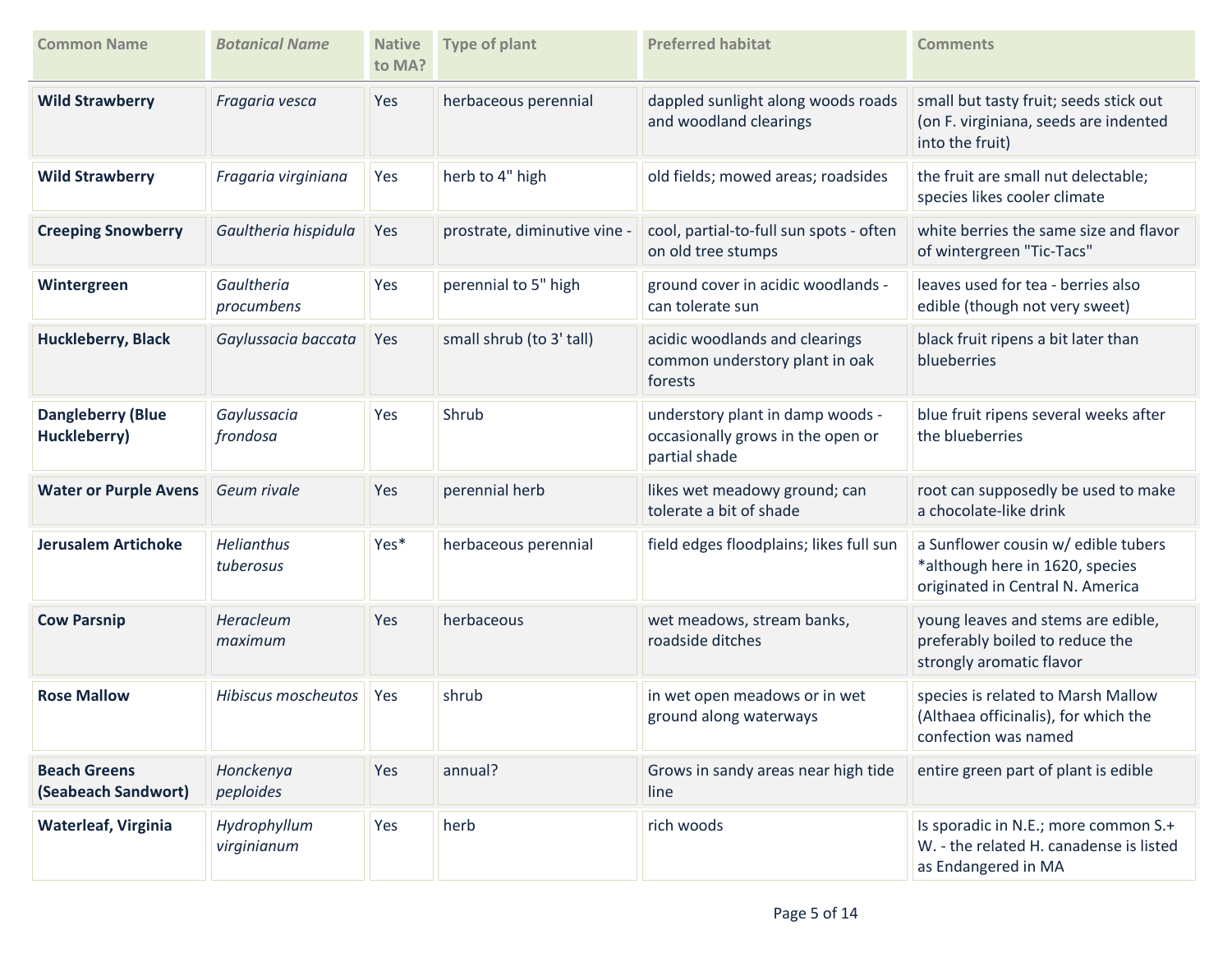| <b>Common Name</b>                                          | <b>Botanical Name</b>                | <b>Native</b><br>to MA? | <b>Type of plant</b>                           | <b>Preferred habitat</b>                                                               | <b>Comments</b>                                                                                           |
|-------------------------------------------------------------|--------------------------------------|-------------------------|------------------------------------------------|----------------------------------------------------------------------------------------|-----------------------------------------------------------------------------------------------------------|
| <b>Jewelweed</b>                                            | Impatiens biflora or<br>pallida      | Yes                     | annual                                         | damp meadows and woodlands;<br>doesn't like full sun                                   | edible seeds taste like walnuts                                                                           |
| <b>Butternut/White</b><br><b>Walnut</b>                     | Juglans cinerea                      | Yes                     | medium -sized tree (to 40<br>ft.)              | old fields; field edges; roadsides                                                     | nut inside egg-shaped husks/shells are<br>milder than Black Walnuts                                       |
| <b>Black Walnut</b>                                         | Juglans nigra                        | $No*$                   | medium to large tree                           | old fields; field edges/roadsides                                                      | *Not considered native to MA (native<br>further S.) but now grows wild there -<br>nuts ripen in October   |
| <b>Wild Lettuce</b>                                         | Lactuca canadensis                   | Yes                     | annual                                         | field edges; old fields; woods road<br>edges; roadsides                                | of the several wild species of Lactuca,<br>this is the most palatable                                     |
| <b>Wood Nettle</b>                                          | Laportea canadensis                  | Yes                     | herbaceous perennial                           | understory plant under hardwoods,<br>usually mesic or damp soils                       | can be harvested and used (eaten<br>aftercooking) in similar fashion to<br>Stinging Nettle, Urtica dioica |
| <b>Beach Pea</b>                                            | Lathyrus japonicus<br>var. maritimus | Yes                     | annual                                         | dunes and other seaside areas<br>above high tide line                                  | the shoots + tender green peas inside<br>the pods are edible cooked, in<br>moderation                     |
| <b>Scotch Lovage</b>                                        | Ligusticum scoticum                  | Yes                     | hebaceous perennial                            | rocky areas near the ocean                                                             | young leaves, stems taste like<br>cultivated lovage (a relative of celery)                                |
| <b>Canada Lily</b>                                          | Lilium canadense                     | Yes                     | herbacous perennial                            | stream+ river banks, wetland<br>borders, high-terrace floodplain<br>forests, roadsides | bulbs are edible raw or cooked, but<br>plant is rarely abundant and too pretty<br>to pick                 |
| Spicebush                                                   | Lindera benzoin                      | Yes                     | shrub (to 12 ft. tall)                         | understory tree in acidic<br>hardwoods, esp, near small streams                        | twigs used for tea; berries may be<br>dried + ground up for a Szechuan<br>pepper-like seasoning           |
| Northern/Mountain<br><b>Fly Honeysuckle</b><br>(Waterberry) | Lonicera villosa                     | Yes                     | small shrub                                    | rich woods                                                                             | Occurs more frequently in northern<br>than southern New England                                           |
| <b>Bugleweed/Water</b><br><b>Horehound</b>                  | Lycopus uniflorus                    | Yes                     | herbaceous perennial                           | damp meadows and pond shores                                                           | a tuber-bearing wild mint - tubers are<br>edible raw or cooked                                            |
| <b>Canada Mayflower</b><br>(False Lily of the<br>Valley)    | Maianthemum<br>canadense             | Yes                     | herbacous diminutive<br>perennial ground cover | acidic woodlands - tolerates shade<br>well                                             | small red berries are edible but<br>reputedly cathartic in large amounts                                  |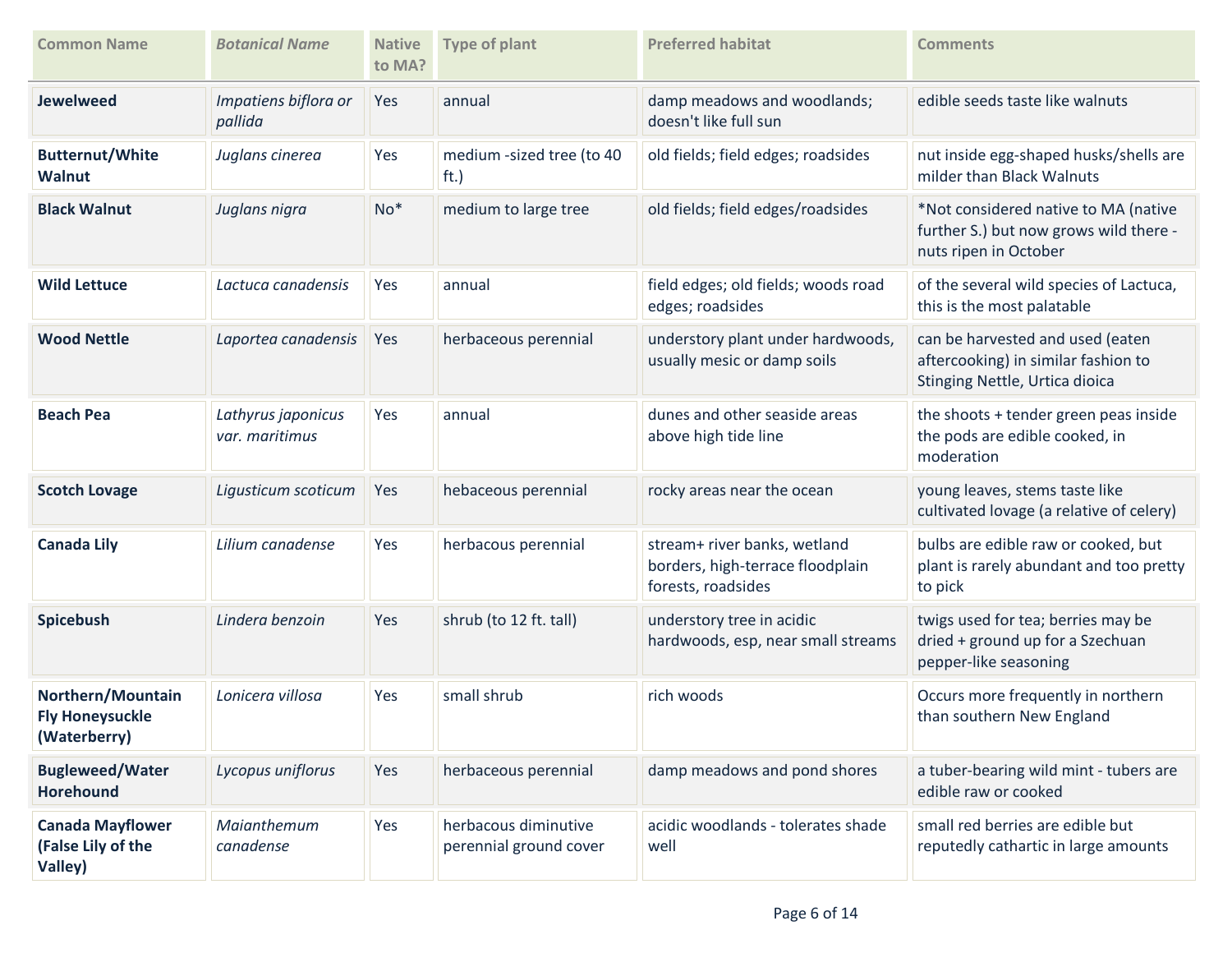| <b>Common Name</b>                           | <b>Botanical Name</b>                                             | <b>Native</b><br>to MA? | <b>Type of plant</b>                     | <b>Preferred habitat</b>                                                            | <b>Comments</b>                                                                                            |
|----------------------------------------------|-------------------------------------------------------------------|-------------------------|------------------------------------------|-------------------------------------------------------------------------------------|------------------------------------------------------------------------------------------------------------|
| <b>False Solomon's Seal</b>                  | Maianthemum or<br><b>Smilacina</b><br>racemosum                   | Yes                     | herbaceous perennial                     | hardwood forests with rich humus<br>layer                                           | edible shoots and berries (reputedly<br>cathartic in large amounts)                                        |
| <b>Starry False</b><br><b>Solomon's Seal</b> | Maianthemum<br>stellatum                                          | Yes                     | herbaceous perennial                     | understory plant, in partial shade -<br>most commonly encountered near<br>the coast | shoots and ripe berries are edible;<br>flowers and berries are larger and<br>prettier than M. racemosa     |
| <b>Ostrich Fern</b>                          | Matteuccia<br>struthiopteris                                      | Yes                     | herbaceous perennial fern                | alluvial (silty) floodplain soil esp. in<br>less acidic areas                       | edible fiddleheads available in April;<br>unsafe to eat raw                                                |
| <b>Indian Cucumber</b>                       | Medeola virginiana                                                | Yes                     | herbaceous perennial                     | acidic, damp woods with rich<br>humus layer                                         | harvesting the edible root kills the<br>plant, so use sparingly - also don't pick<br>rare orchid lookalike |
| <b>Oysterleaf</b>                            | Mertensia maritima                                                | Yes*                    | herb                                     | rocky/shelly areas just above the<br>high tide line                                 | *listed as Endangered in MA; more<br>common in Northern/downeast Maine<br>+ further N. - leaves edible     |
| Partridgeberry                               | Michella repens                                                   | Yes                     | herbaceous perennial                     | ground cover in acidic woods,<br>typically under pines/hemlocks                     | pretty red berries are edible (but have<br>almost no flavor)                                               |
| <b>Wild Bergamot</b>                         | Monarda fistulosa                                                 | Yes                     | herbaceous perennial                     | field edges and roadsides - likes sun                                               | leaves used for tea and/or seasoning                                                                       |
| <b>Bayberry</b>                              | Morella<br>caroliniensis (form.<br><b>Myrica</b><br>pensylvanica) | Yes                     | Shrub                                    | open areas; sandy soil                                                              | fresh leaves can be used as a<br>substitute for commercial bay leaves                                      |
| <b>Mulberry, Red</b>                         | Morus rubra                                                       | Yes*                    | Small to medium tree                     | field edges; roadsides; tolerant of<br>urban conditions                             | *native species (M. rubra) listed as<br>Endangered in MA; non-native M. alba<br>is common - hybrids also   |
| <b>Sweet Gale</b>                            | Myrica gale                                                       | Yes                     | small shrub                              | in acidic swamps and along<br>waterways                                             | aromatic leaves used for tea - roots<br>host symbiotic bacteria that can fix<br>nitrogen for plant uptake  |
| Lotus, American                              | Nelumbo lutea                                                     | No                      | herbaceous perennial<br>aquatic emergent | shallow ponds and open<br>marshy/swampy areas                                       | *not native in MA; Native to Zone 7 or<br>higher but will grow in Zone 5 - edible<br>seeds + tubers        |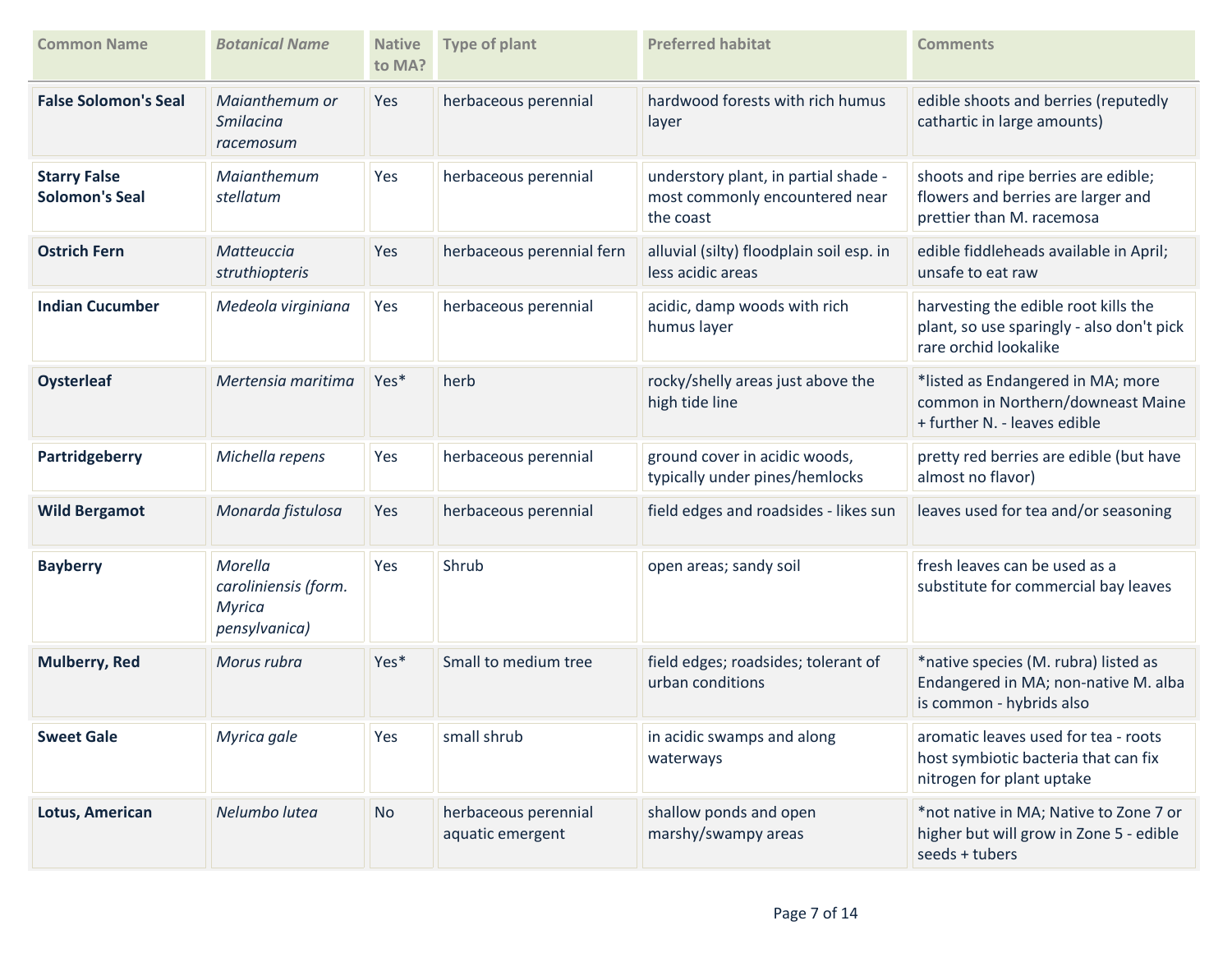| <b>Common Name</b>                              | <b>Botanical Name</b>                                  | <b>Native</b><br>to MA? | <b>Type of plant</b>                     | <b>Preferred habitat</b>                                                 | <b>Comments</b>                                                                                        |
|-------------------------------------------------|--------------------------------------------------------|-------------------------|------------------------------------------|--------------------------------------------------------------------------|--------------------------------------------------------------------------------------------------------|
| <b>Spatterdock, Cow Lily</b>                    | Nuphar variegata                                       | Yes                     | herbaceous perennial<br>aquatic plant    | shallow portions of lakes, ponds<br>and slow-moving rivers               | ripe seeds can reportedly be roasted<br>in a skillet like popcorn                                      |
| <b>White Water Lily</b>                         | Nymphaea spp,.                                         | Yes                     | aquatic plant                            | shallow areas of lakes and ponds                                         | flower buds are edible boiled; other<br>parts of the plants may also be edible                         |
| <b>Evening Primrose</b>                         | Oenothera biennis                                      | Yes                     | biennial                                 | old + cultivated fields, roadsides,<br>above high tide line              | a native weed with an edible root after<br>cooking; other tender parts of the<br>plant are also edible |
| <b>Eastern Prickly Pear</b>                     | Opuntia humifusa                                       | Yes*                    | small cactus                             | dunes, barrier beaches and other<br>sandy areas near ocean               | *listed as endangered in MA and very<br>uncommon in the wild in N.E.; more<br>common further south     |
| <b>Sweet Cicely;</b><br>Aniseroot               | Osmorhiza<br>longistylis                               | Yes                     | herbaceous perennial                     | rich woods; river floodplains;<br>tolerates shade well                   | whole plant smells and tastes like<br>licorice; closely related species (O.<br>claytonii) does not     |
| <b>Wood Sorrel,</b><br><b>Mountain or White</b> | Oxalis montana                                         | Yes                     | herb to 3" high                          | ground cover in acidic damp conifer<br>woodlands                         | common in White Mountains; less<br>common further south                                                |
| <b>Wood Sorrel, Violet</b>                      | Oxalis violacea                                        | Yes*                    | herbaceous perennial                     | grows on ridges and rocky slopes<br>under a partially open forest canopy | *this is a listed (uncommon) species in<br>New England, so should not be<br>gathered from the wild     |
| <b>Mountain Sorrel</b>                          | Oxyria digyna                                          | <b>No</b>               | small herb                               | mountain tops and cool damp rocky<br>areas                               | Only occurs in cold microhabitats in<br>northern New England and further<br>northward                  |
| <b>Dwarf Ginseng</b>                            | Panax trifolium                                        | Yes                     | herbaceous perennial                     | damp woods w/ good humus layer;<br>often near streams                    | small, spherical tuber is edible -<br>harvest only when abundant                                       |
| <b>Passionfruit</b><br>(Maypops)                | Passiflora incarnata                                   | $No*$                   | herbaceous vine                          | railroad ballast and waste places -<br>likes full sun                    | non-native to MA - Native to Zone 7<br>and higher - can grow in lower zones<br>in warmer microclimates |
| <b>Ground Cherry, Husk</b><br><b>Tomato</b>     | Physalis spp. (*P.<br>heterophylla is<br>native to MA) | Yes*                    | annual (P. heterophylla is<br>perennial) | edges of cultivated fields; likes sun                                    | ripe, tomato-like berries enclosed in<br>papery husk (calyx) - ripens late<br>summer onward            |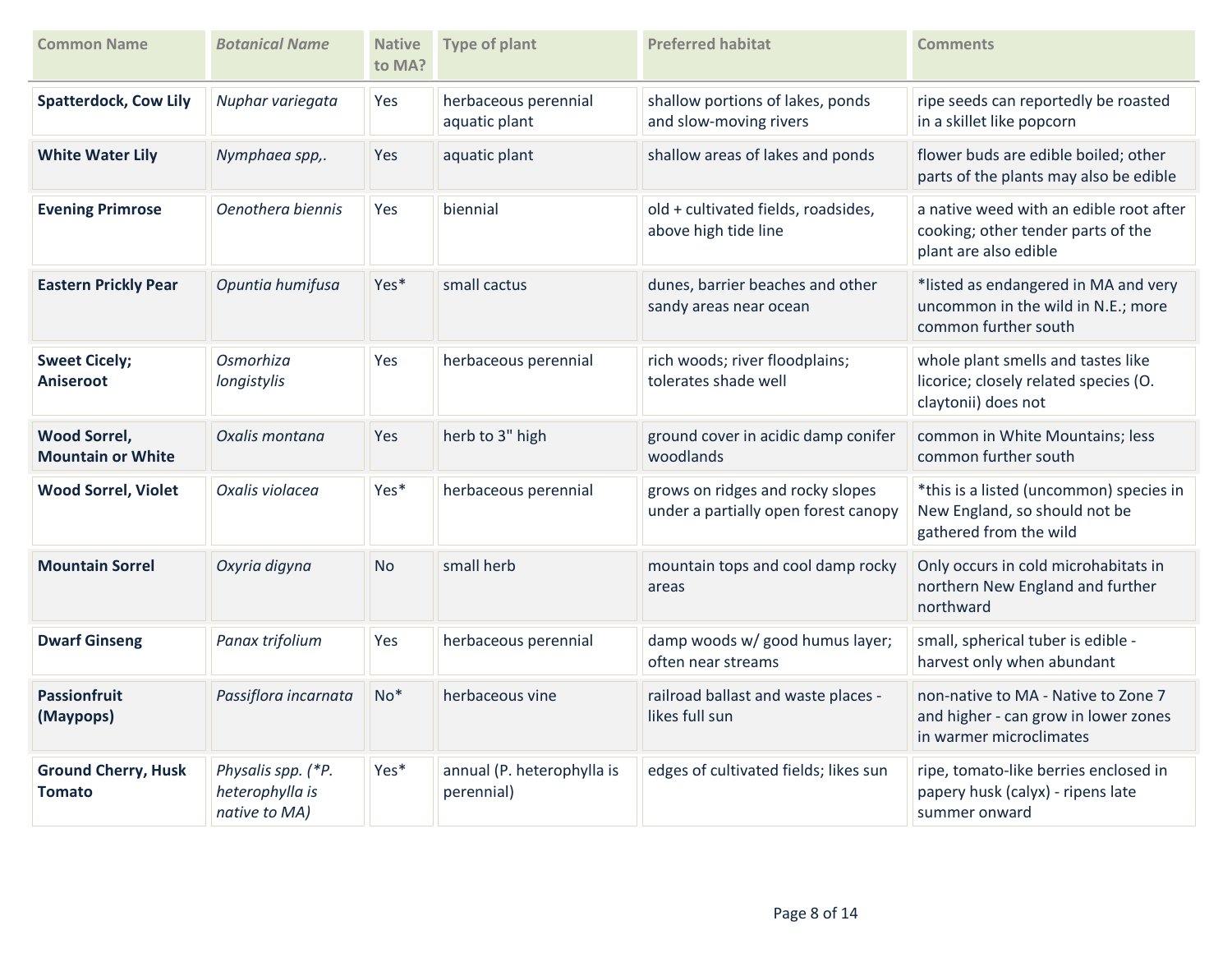| <b>Common Name</b>                       | <b>Botanical Name</b>               | <b>Native</b><br>to MA? | <b>Type of plant</b>                     | <b>Preferred habitat</b>                                                   | <b>Comments</b>                                                                                            |
|------------------------------------------|-------------------------------------|-------------------------|------------------------------------------|----------------------------------------------------------------------------|------------------------------------------------------------------------------------------------------------|
| <b>Pokeweed</b>                          | Phytolacca<br>americana             | Yes                     | herbaceous perennial                     | field edges; roadsides; dirt piles and<br>other disturbed areas; likes sun | only edible part are cooked shoots 4 -<br>10" high (be sure to avoid the highly<br>cathartic root)         |
| <b>White Pine</b>                        | Pinus strobus                       | Yes                     | medium to large tree                     | often grows in extensive stands in<br>former old fields                    | young needles, branchlets, male cones<br>are edible raw or cooked; needles<br>used for tea                 |
| <b>Seaside Plantain</b><br>(Goosetongue) | Plantago maritima<br>var. juncoides | Yes                     | herbaceous perennial up<br>to 10" tall   | rocky areas near the ocean                                                 | be careful not to mix up with<br>Arrowgrass, Triglochin maritima,<br>which can be poisonous                |
| <b>May Apple</b>                         | Podophyllum<br>peltatum             | Yes*                    | herbaceous perennial                     | understory plant in hardwood<br>forests with rich soil                     | *native status in MA is uncertain; ripe<br>fruit is only edible part of plant                              |
| <b>Solomon's Seal</b>                    | Polygonatum spp.                    | Yes                     | herbaceous perennial                     | understory species in hardwood<br>forests with rich humus layer            | young shoots are edible                                                                                    |
| <b>Pickerelweed</b>                      | Pontedaria cordata                  | Yes                     | herbaceous perennial<br>aquatic emergent | shallow margins of lakes, ponds and<br>meandering rivers                   | young leaves and seeds are edible (but<br>might not be tasty)                                              |
| Plum, American                           | Prunus americana                    | Yes                     | small tree                               | sunny fields, roadsides, power line<br>corridors                           | smallish fruit, red when ripe, varies in<br>flavor but can be just about as good as<br>a domesticated plum |
| <b>Beach Plum</b>                        | Prunus maritima                     | Yes                     | small shrubby tree (to 8<br>feet tall)   | dunes and other sandy areas near<br>coastline                              | Can be found in sandy areas inland                                                                         |
| Plum, Canada                             | Prunus nigra                        | Yes                     | small tree                               | sunny fields, roadsides, power line<br>corridors                           | smallish fruit, red when ripe, varies in<br>flavor but can be just about as good as<br>a domesticated plum |
| <b>Fire or Pin Cherry</b>                | Prunus pensylvanica                 | Yes                     | small tree (up to 25 feet)               | pioneer species colonizing clearings<br>and old fields                     | bright red fruit is very small but<br>pleasant-tasting - ripens in July                                    |
| <b>Black Cherry</b>                      | Prunus serotina                     | Yes                     | medium to large tree                     | pioneer species in cleared areas;<br>field edges/roadsides                 | cherries ripen in the latter half of<br>summer                                                             |
| <b>Choke Cherry</b>                      | Prunus virginiana                   | Yes                     | shrubby small tree (to 12<br>ft.)        | old fields; field edges; roadsides;<br>clearings - tolerates cool climate  | a bit more common in northern New<br>England than southern NE                                              |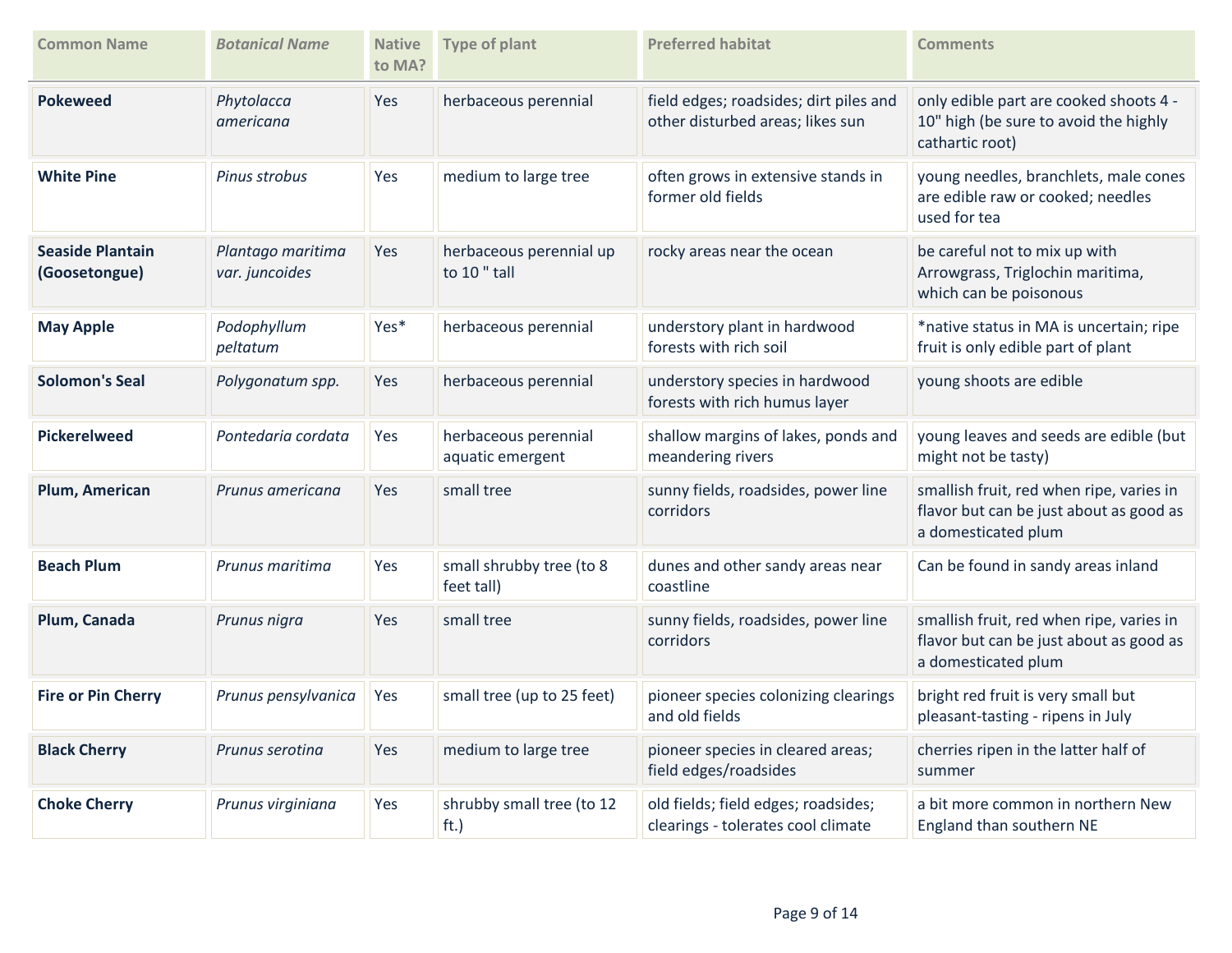| <b>Common Name</b>                          | <b>Botanical Name</b>                    | <b>Native</b><br>to MA? | <b>Type of plant</b>      | <b>Preferred habitat</b>                                                 | <b>Comments</b>                                                                                           |
|---------------------------------------------|------------------------------------------|-------------------------|---------------------------|--------------------------------------------------------------------------|-----------------------------------------------------------------------------------------------------------|
| <b>Bracken Fern</b>                         | Pteridium aquilinum                      | Yes                     | herbaceous perennial fern | old fields; clearings; tolerates drier<br>condions than most other ferns | edible cooked fiddleheads are tasty<br>but carcinogenic in large amounts; eat<br>sparingly (if at all)    |
| <b>Mountain Mint</b>                        | Pycnanthemum spp.                        | Yes                     | small herb                | edges of woods roads                                                     | can be uncommon so use sparingly<br>when gathering from the wild;                                         |
| <b>White Oak</b>                            | Quercus alba                             | Yes                     | medium to large tree      | hardwood forests; field edges;<br>roadsides                              | acorns from this species tend to have<br>lower levels of tannic acid, thereby<br>requiring less leaching  |
| <b>Swamp White Oak</b>                      | Quercus bicolor                          | Yes                     | medium to large tree      | wooded swamps; floodplains                                               | acorns have reputedly less tannic acid<br>content than most other Oak species                             |
| <b>Chestnut Oak</b>                         | Quercus prinus                           | Yes                     | medium to large tree      | can tolerate dry, rocky and/or<br>sloping conditions                     | acorns are edible after processing<br>(leaching out the tannic acid)                                      |
| <b>Red Oak</b>                              | Quercus rubra                            | Yes                     | medium to large tree      | in forests, roadsides                                                    | acorns are edible, but may require<br>more extensive leaching than Q. alba<br>to render them palatable    |
| <b>Meadow Beauty</b>                        | Rhexia virginica                         | Yes                     | small herb                | wet open meadows and lake/pond<br>shorelines                             | whole plant has tangy flavor;<br>uncommon so use sparingly                                                |
| <b>Roseroot</b>                             | Rhodiola rosea                           | <b>No</b>               | herbaceous perennial      | rocky exposed areas - usually close<br>to the ocean                      | Mostly found in cold rocky coastal<br>habitats in Maine and further<br>northward - roots smell like roses |
| <b>Labrador Tea</b>                         | Rhododendron<br>(Ledum)<br>groenlandicum | <b>No</b>               | small shrub               | acidic, open rocky or boggy habitats                                     | more common in northern New<br>England and further north - leaves<br>used (in moderation) for tea         |
| <b>Winged (aka Shining)</b><br><b>Sumac</b> | Rhus copallinum                          | Yes                     | shrub                     | sunny fields, roadsides, power line<br>corridors                         | sour fruit used to make a pink<br>lemonade-like beverage                                                  |
| Sumac, Smooth                               | Rhus glabra                              | Yes                     | shrub                     | old fields; field edges; roadsides                                       | red fruit used to make a pink<br>lemonade-like drink - peeled young<br>shoots are also edible             |
| Sumac, Staghorn                             | Rhus typhina (hirta)                     | Yes                     | Shrub to 15 feet tall     | old fields; field edges; clearings                                       | red fruit used to make a pink<br>lemonade-like drink - peeled young<br>shoots are also edible             |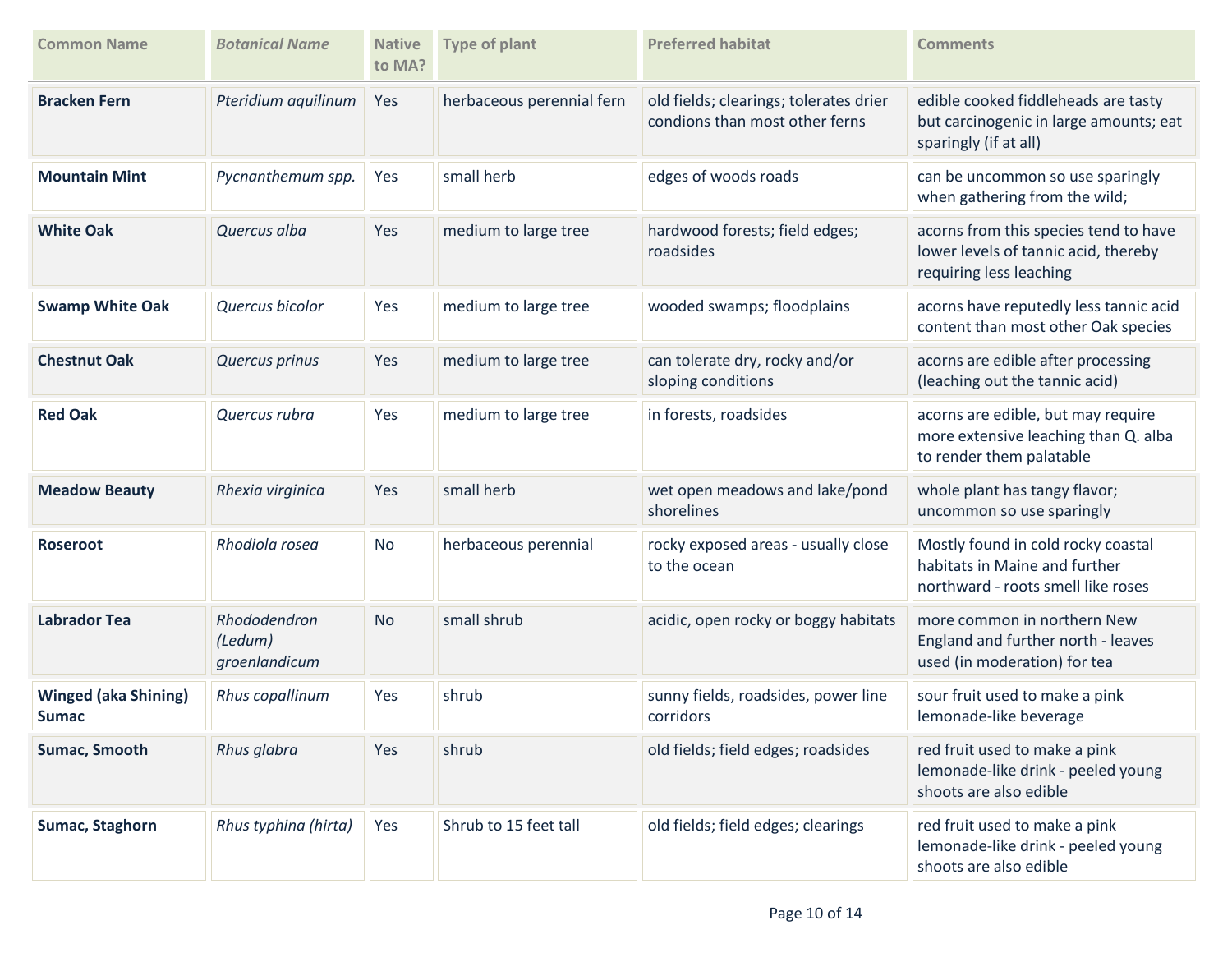| <b>Common Name</b>                          | <b>Botanical Name</b>              | <b>Native</b><br>to MA? | <b>Type of plant</b>                                    | <b>Preferred habitat</b>                                           | <b>Comments</b>                                                                                            |
|---------------------------------------------|------------------------------------|-------------------------|---------------------------------------------------------|--------------------------------------------------------------------|------------------------------------------------------------------------------------------------------------|
| <b>Currants/Gooseberrie</b><br>S            | Ribes triste and<br>other spp.     | Yes*                    | small perennials (up to 4'<br>tall) w/ spindly branches | understory plant in damp<br>woodlands; can also grow near<br>water | mixture of native/introduced species -<br>all produce edible fruit                                         |
| <b>Wild Rose</b>                            | Rosa spp.                          | Yes*                    | shrub                                                   | old fields, swamps                                                 | *The non-native Rosa rugosa is better<br>species for eating due to its larger +<br>tastier petals and hips |
| <b>Bakeapple Berry</b><br>(Cloudberry)      | <b>Rubus</b><br>chamaemorus        | <b>No</b>               | herbaceous perennial (less<br>than one foot tall)       | boggy areas; seeps in open rocky<br>areas                          | Mostly found in Northern New<br>England Mountains and bogs and<br>further north into Canada                |
| <b>Dewberry</b>                             | Rubus hispidus                     | Yes                     | Prostrate blackberry<br>cousin                          | old fields; clearings                                              | fruit has the same size, appearance<br>and flavor as upright blackberry<br>species                         |
| Raspberry, Red                              | Rubus idaeus                       | <b>Yes</b>              | herbaceous perennial                                    | old fields; field edges; woods<br>clearings                        | tea made from the fresh or thoroughly<br>dried leaves is edible, + medicinal for<br>women                  |
| <b>Raspberry, Black</b>                     | Rubus occidentalis                 | Yes                     | herbaceous perennial                                    | likes field edges                                                  | purplish-colored canes make the<br>plants easy to spot in the "off-season"                                 |
| <b>Flowering Raspberry</b>                  | Rubus odoratus                     | Yes                     | herbaceous perennial                                    | roadsides; wooded clearings; likes<br>cool damp conditions         | showy pink flower + large maple-like<br>leaves; not thorny- fruit pulp is a bit<br>thin + dry but OK taste |
| <b>Blackberry</b>                           | Rubus spp.                         | Yes                     | herbaceous perennial                                    | old fields; field edges/roadsides;<br>clearings                    | R. allegheniensis, pensilvanicus +<br>several other spp. are native to MA                                  |
| <b>Arrowhead (Wapato</b><br>or Duck Potato) | Sagittaria latifolia               | Yes                     | herbaceous perennial<br>emergent aquatic                | shallow areas of lakes + ponds;<br>sunny swamps                    | edible tubers are available Oct.-Mar                                                                       |
| <b>Glasswort</b>                            | Salicornia spp.                    | Yes                     | herb                                                    | Grows in salty areas in coastal<br>marshes                         | tender portions of plants can be eaten<br>raw, steamed or pickled; pick tender<br>tips only                |
| Elderberry,<br><b>Common/Black</b>          | Sambucus nigra<br>(aka canadensis) | <b>Yes</b>              | shrub (to 10 ft' tall)                                  | wet open meadows                                                   | flowers used for beverages and<br>fritters; ripe fruit edible after drying or<br>cooking                   |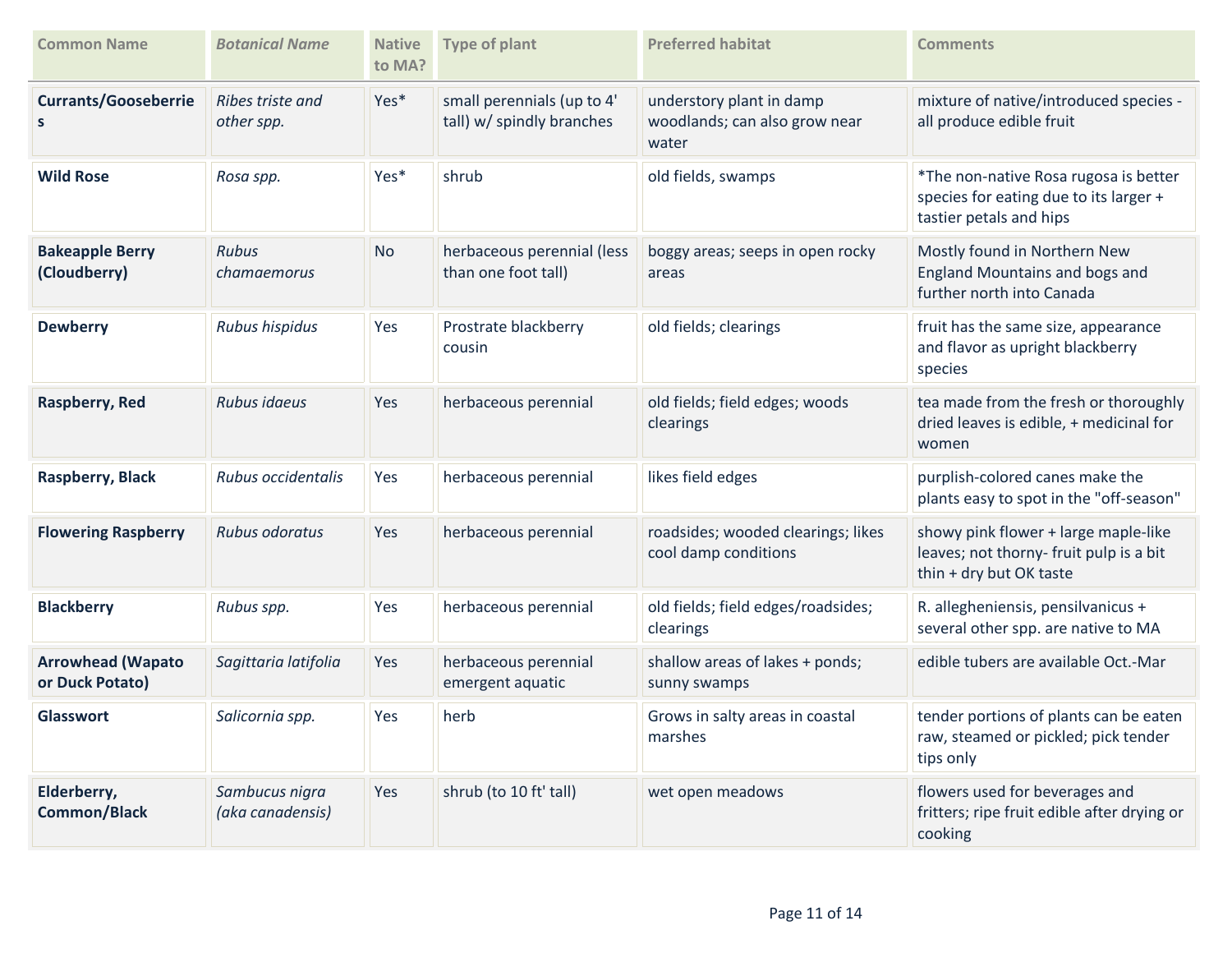| <b>Common Name</b>                       | <b>Botanical Name</b>                                 | <b>Native</b><br>to MA? | <b>Type of plant</b>                                | <b>Preferred habitat</b>                                                              | <b>Comments</b>                                                                                     |
|------------------------------------------|-------------------------------------------------------|-------------------------|-----------------------------------------------------|---------------------------------------------------------------------------------------|-----------------------------------------------------------------------------------------------------|
| <b>Sassafras</b>                         | Sassafras albidum                                     | Yes                     | small tree (to 30 ft., but<br>usually much smaller) | understory tree in hardwood<br>forests; field edges; roadsides                        | aromatic root bark used for tea, candy,<br>etc. - young leaves are dried for file<br>powder         |
| <b>Saxifrage</b>                         | Saxifraga spp.                                        | Yes                     | herb                                                | woodland seeps, esp. non-acidic                                                       | young leaves of several species are<br>edible                                                       |
| <b>Bulrush, Common</b><br>(Soft-stemmed) | Schoenoplectus<br>tabernaemontani                     | Yes                     | herbaceous perennial<br>emergent aquatic            | shallow ponds and open swamps                                                         | the plant is reputed to be edible in a<br>similar fashion as cattail                                |
| <b>Carrion Flower</b>                    | Smilax herbacea                                       | Yes                     | herbaceous perennial<br>thornless vine              | damp meadows + field/roadside<br>edges; stinky flowers pollinated by<br>carrion flies | harvest, cook and eat shoots like<br>Asparagus (a relative)                                         |
| <b>Sweet Goldenrod</b>                   | Solidago odora                                        | Yes                     | herb                                                | old fields; rocky areas; under power<br>lines; sandy areas near the ocean             | native to all counties in MA - leaves<br>and flowers have a licorice-like flavor                    |
| <b>Woundwort</b>                         | Stachys hyssopifolia                                  | Yes*                    | herb                                                | damp meadows                                                                          | *S. hyssopfolia is a "watch species" in<br>MA - pick the non-native (to MA) S.<br>palustris instead |
| <b>Twisted Stalk</b>                     | <b>Streptopus</b><br>lanceolatus                      | Yes*                    | herb                                                | rich woods; woodlands with rich<br>humus layer                                        | *species is "watch-listed" in MA, so<br>shouldn't be harvested from the wild<br>in that state       |
| <b>Twisted-stalk</b>                     | <b>Streptopus</b><br>lanceolatus and<br>amplexifolius | Yes                     | herbaceous perennial                                | understory species near stream<br>courses, found more frequently in<br>mtns.          | leaves are edible, as is fruit (which is<br>reminiscent of cucumber or<br>watermelon)               |
| <b>Basswood/American</b><br>Linden       | Tilia americana                                       | Yes                     | medium to large tree                                | field edges, roadsides, river banks -<br>can tolerate damp conditions                 | leaf buds and young leaves are edible<br>raw; blossoms are used for an<br>edible/medicinal tea      |
| <b>Red</b><br>Trillium/Wakerobin         | Trillium erectum                                      | Yes                     | herbaceous perennial                                | moist, deciduous forests, under<br>ash, sugar maple or basswood                       | young leaves edible raw or cooked +<br>taste like cucumber; gather only when<br>abundant            |
| <b>Cattail, Common</b>                   | Typha latifolia                                       | Yes                     | herbaceous perennial<br>aquatic emergent            | shallow areas of waterways; marshy<br>areas - likes full sun                          | has at least five different edible parts                                                            |
| <b>Elm, Slippery</b>                     | Ulmus rubra                                           | Yes                     | medium-sized tree                                   | damp fields; floodplains                                                              | seeds and inner bark are edible                                                                     |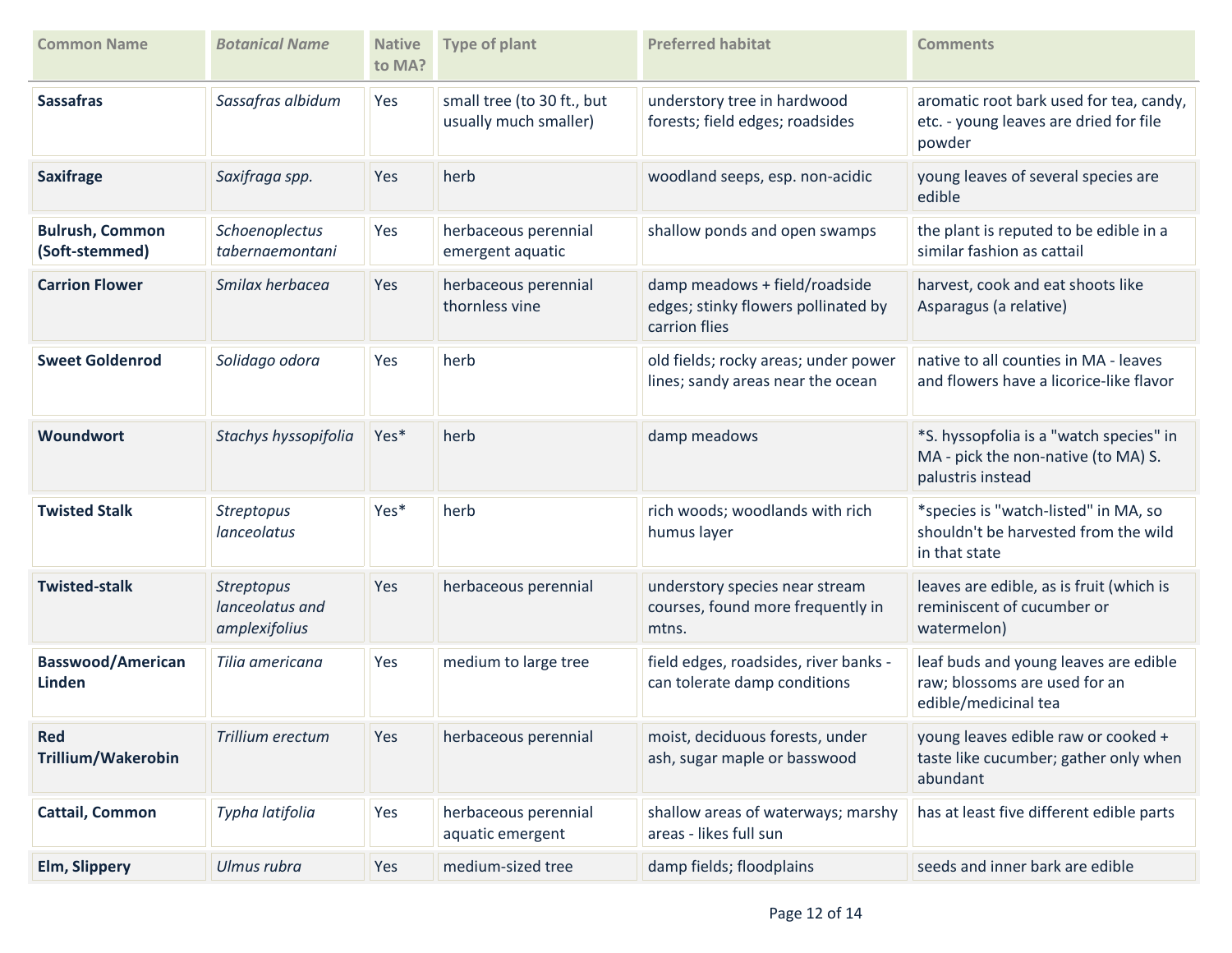| <b>Common Name</b>               | <b>Botanical Name</b>                                 | <b>Native</b><br>to MA? | <b>Type of plant</b>                             | <b>Preferred habitat</b>                                                              | <b>Comments</b>                                                                                           |
|----------------------------------|-------------------------------------------------------|-------------------------|--------------------------------------------------|---------------------------------------------------------------------------------------|-----------------------------------------------------------------------------------------------------------|
| <b>Bellwort, Perfoliate</b>      | Uvularia perfoliata                                   | Yes                     | herbaceous perennial                             | woods with good humus layer -<br>likes shade                                          | young shoots are edible like asparagus                                                                    |
| <b>Bellwort, Sessile</b>         | Uvularia sessifolia                                   | Yes                     | herbaceous perennial                             | common understory herb of<br>deciduous forests, esp. under Ash,<br>Maple or Linden    | young shoots and flowers are edible                                                                       |
| <b>Blueberry, Lowbush</b>        | Vaccinium<br>angustifolium                            | Yes                     | small shrub (up to 2 ft tall)                    | acidic woodlands, old fields, rocky<br>and boggy areas                                | flowers and berries are edible                                                                            |
| <b>Blueberry, Highbush</b>       | Vaccinium<br>corymbosum                               | Yes                     | shrub (up to 8 ft tall)                          | acidic woodlands, old fields,<br>lake/pond shorelines                                 | flowers and berries are edible                                                                            |
| <b>Cranberry, Bog</b>            | Vaccinium<br>macrocarpon                              | Yes                     | prostrate vine - rarely<br>more than a foot tall | acid bogs and seeps - likes sun                                                       | same species (and flavor) as the<br>cultivated cranberry                                                  |
| <b>Cranberry, Small</b>          | Vaccinium<br><b>OXYCOCCOS</b>                         | Yes                     | prostrate vine - rarely<br>more than a foot tall | acid bogs and seeps - likes sun                                                       | fruit has similar flavor (albeit smaller<br>than) V. macrocarpon: cranberry<br>species that is cultivated |
| <b>Deerberry</b>                 | Vaccinium<br>stamineum                                | Yes                     | Small shrub                                      | likes acidic rocky areas                                                              | berries are edible                                                                                        |
| <b>Cranberry, Mountain</b>       | Vaccinium vitis-<br>idaea                             | Yes*                    | low-growing perennial (up<br>to $1'$ tall)       | mountain peaks and cool habitats in<br>northern New England                           | same species as Lingonberry - *listed<br>as endangered in MA                                              |
| Squashberry                      | Viburnum edule                                        | $No*$                   | shrub                                            | open meadows, along streams +<br>rural roadsides;*natural range is N.<br>part of N.NE | V. edule is consistently tasty (tho tart)<br>and is the tastiest of the various<br>"highbush cranberries" |
| <b>Hobblebush</b><br>(Moosewood) | <b>Viburnum</b><br><i>lantanoides</i><br>(alnifolium) | Yes                     | shrub                                            | common understory plant in cool<br>forests                                            | fruit ripens and September and tastes<br>like a prune with a hint of clove                                |
| <b>Nannyberry</b>                | Viburnum lentago                                      | Yes                     | shrub                                            | wet meadows; near waterways                                                           | fruit ripens in September and is prune-<br>like in flavor and texture                                     |
| <b>Wild Raisin</b>               | Viburnum nudum or<br>cassinoides                      | Yes                     | shrub                                            | understory plant in open hardwood<br>forests                                          | small fruit are ripe when purply-black<br>in color                                                        |
| <b>Black Haw</b>                 | Viburnum<br>prunifolium                               | $No*$                   | shrub                                            | damp meadows - likes partial to full<br>sun - native only as far as SW New<br>England | ripe fruit is edible, with prune-like<br>texture and flavor                                               |